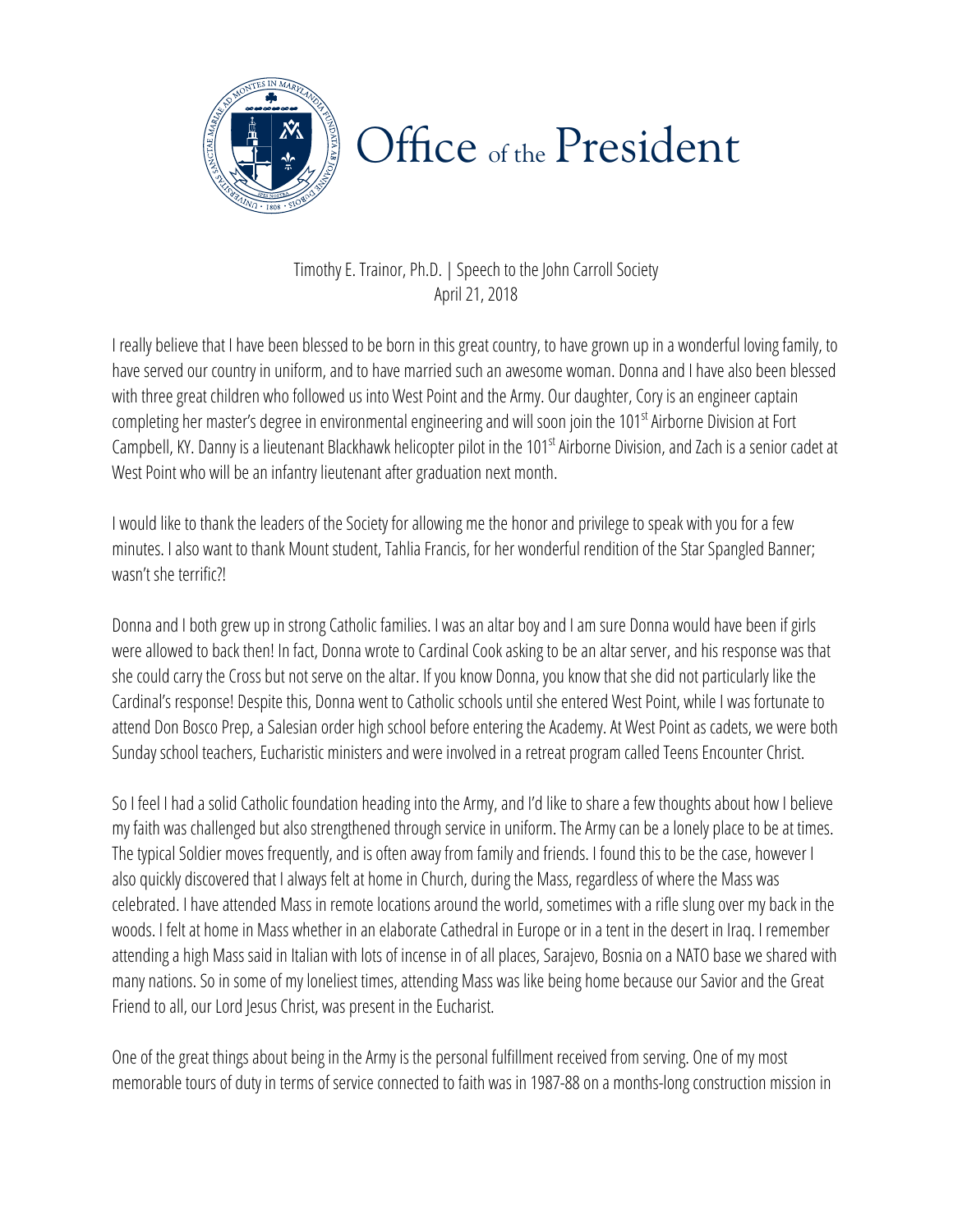

## Office of the President

Honduras as part of a 1,000 service-member task force. A couple of stories from this deployment really stick with me today. First, I went down early as part of a small team to negotiate for use of the pasture land on which we would build our temporary basecamp. We went to the small home, made of mud brick of the woman who owned the land in the town of San Lorenzo. I remember sitting in her small living area and seeing displayed most prominently and reverently on the wall a crucifix and a picture of President John F. Kennedy; the significant combination of religious faith, and hope in the US as a bastion of freedom really stuck with me. The woman graciously agreed to the monetary terms for us to use her land, although I am not quite sure she fully understand that hundreds of paratroopers would be falling from the sky a month later and landing in her pasture!

Being stationed at Fort Bragg, NC at the time, my unit's preferred mode of travel was by one-way trip exiting with parachutes from perfectly good airplanes. For my first parachute jump into Honduras, I had the honor of carrying a ciborium of consecrated hosts. I know this sounds weird and may make His Eminence and others at least a bit uncomfortable so let me explain. Our unit Chaplain was a Baptist who knew I was a Eucharistic Minister, and who also knew we were going to a very remote location with little chance of gettinga priest to visit our basecamp weekly. So he conferred with Catholic Chaplains at Fort Bragg who said I could take a ciborium of consecrated hosts to conduct a prayer and Eucharistic service for Catholic Soldiers on Sundays. However, I had to keep the ciborium properly secured at all times. So given our mode of travel, I put the ciborium in a padded case in my pants cargo pocket on the right side, I believe. The only thing I could think of upon jumping from the door of the C-141 cargo plane was I hope I land on my left side! After landing and getting set up in the basecamp, trust me I found more secure means to store the ciborium! I tell you this story because I don't know if I ever felt closer to God and the Catholic faith in my life then in those Eucharistic services in a pasture in San Lorenzo, Honduras helping Soldiers far away from home partake in the Eucharist.

working to help improve the living conditions of the children in this dirt poor town. This is the type of selfless service importantly in the eyes of those orphans. The example 2 8 and 2 8.25 PM and 2 and 2 8.25 PM and 2 and 2 8.25 PM While in Honduras, our unit performed humanitarian and civic action projects in addition to our major airfield and road construction projects. One Sunday afternoon, I headed to the orphanage in San Lorenzo to visit with the woman who ran it about our ongoing project. When I got there I was surprised to find several Soldiers working, surprised because we worked 6 ½ days a week and Sunday afternoons and evenings were the only down time for the troops. The Soldiers told me they did not finish the work they had promised would be done that week and were committed to getting it done for the children. That lesson really sticks with me today. These were Soldiers who on their precious little time off were done by our military members worldwide that few ever hear about. Those Soldiers were heroes in my eyes, and more